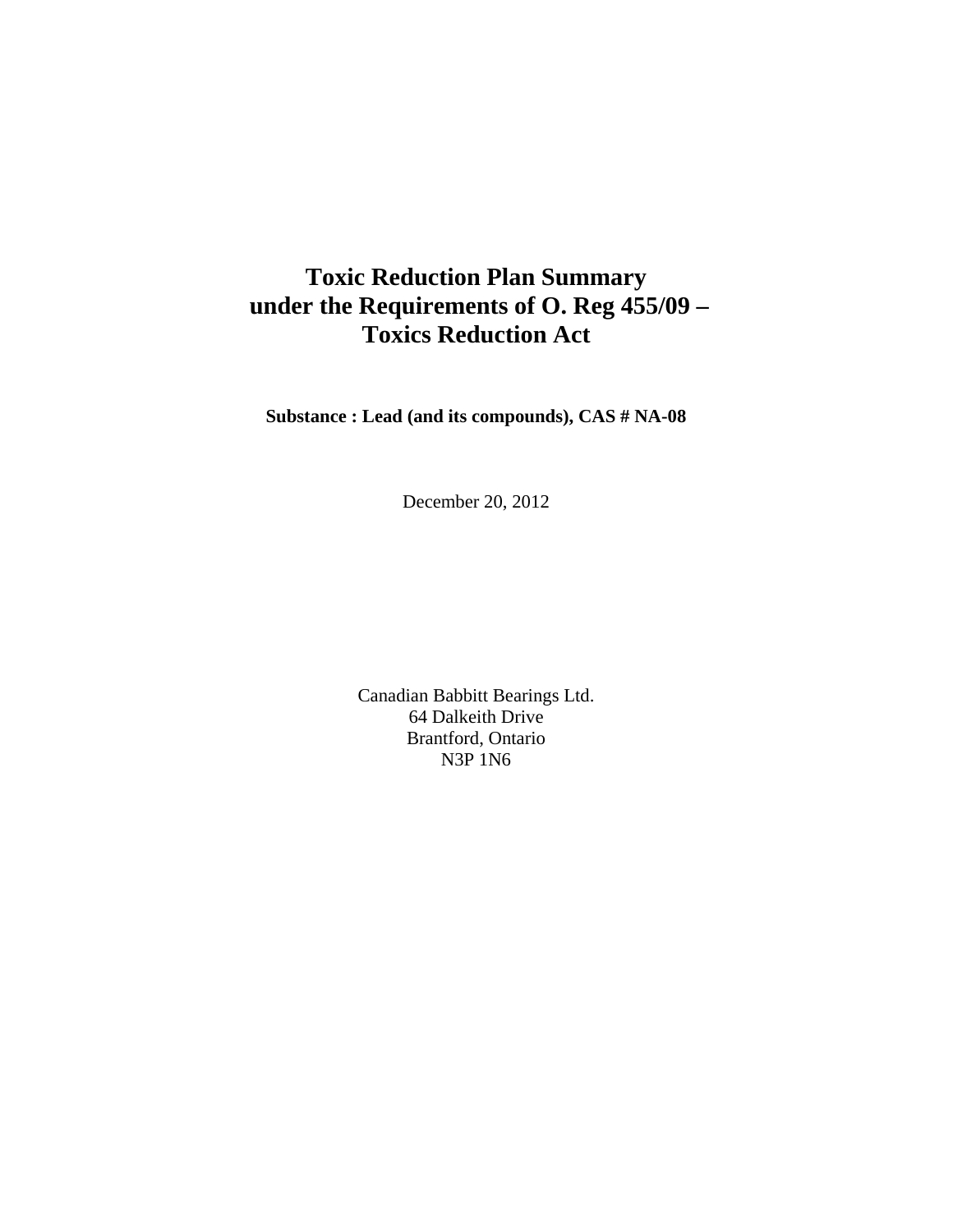#### **Substance: Lead (and its compounds) CAS# NA-08**

Table 1: Basic Facility Information

| <b>Facility Identification and Site Address</b>                             |                                    |                             |
|-----------------------------------------------------------------------------|------------------------------------|-----------------------------|
| <b>Company Name</b>                                                         | Canadian Babbitt Bearings Ltd.     |                             |
| <b>Facility Address</b>                                                     | <b>Physical Address</b>            | <b>Mailing Address</b>      |
|                                                                             | 64 Dalkeith Drive                  | Same as                     |
|                                                                             | Brantford, Ontario                 | <b>Physical Address</b>     |
|                                                                             | <b>N3P 1N6</b>                     |                             |
| <b>Spatial Coordinates</b>                                                  | Easting: 562148                    | Northing: 4780902           |
| Number of Employees                                                         | 38                                 |                             |
| <b>Business Number</b>                                                      | 132216862                          |                             |
| <b>NPRI ID</b>                                                              | 10938                              |                             |
| Ontario MOE ID                                                              | 9943                               |                             |
| <b>Parent Company Information</b>                                           |                                    |                             |
| <b>Parent Company Name</b>                                                  | Not Applicable – No Parent Company |                             |
| <b>Primary North American Industrial Classification System Code (NAICS)</b> |                                    |                             |
| 2 Digit NAICS Code                                                          | 33                                 |                             |
| 4 Digit NAICS Code                                                          | 3327                               |                             |
| 6 Digit NAICS Code                                                          | 332710                             |                             |
| <b>Company Contact Information</b>                                          |                                    |                             |
| <b>Facility Public</b>                                                      | <b>Brian Wilson</b>                | Same Address as Facility    |
| Contact                                                                     | Phone: 519-752-5471                |                             |
|                                                                             | Fax: 519-752-7890                  |                             |
|                                                                             | Email: brian@cbb.ca                |                             |
| <b>Facility Technical</b>                                                   | <b>Brian Wilson</b>                | Same Address as Facility    |
| Contact                                                                     | Phone: 519-752-5471                |                             |
|                                                                             | Fax: 519-752-7890                  |                             |
|                                                                             | Email: brian@cbb.ca                |                             |
| <b>Company Coordinator</b>                                                  | <b>Brian Wilson</b>                | Same Address as Facility    |
| Contact                                                                     | Phone: 519-752-5471                |                             |
|                                                                             | Fax: 519-752-7890                  |                             |
|                                                                             | Email: brian@cbb.ca                |                             |
| <b>Highest Ranking</b>                                                      | <b>Brian Wilson</b>                | Same Address as Facility    |
| Employee                                                                    | Phone: 519-752-5471                |                             |
|                                                                             | Fax: 519-752-7890                  |                             |
|                                                                             | Email: brian@cbb.ca                |                             |
| <b>Planner Information</b>                                                  |                                    |                             |
| Planner                                                                     | Scott Manser, P.Eng.               | <b>ORTECH Environmental</b> |
|                                                                             | Phone: 519-966-8798                | 804 Southdown Rd.           |
|                                                                             | Fax: 519-966-8014                  | Mississauga, Ontario        |
|                                                                             | Email: smanser@ortech.ca           | L5J 2Y4                     |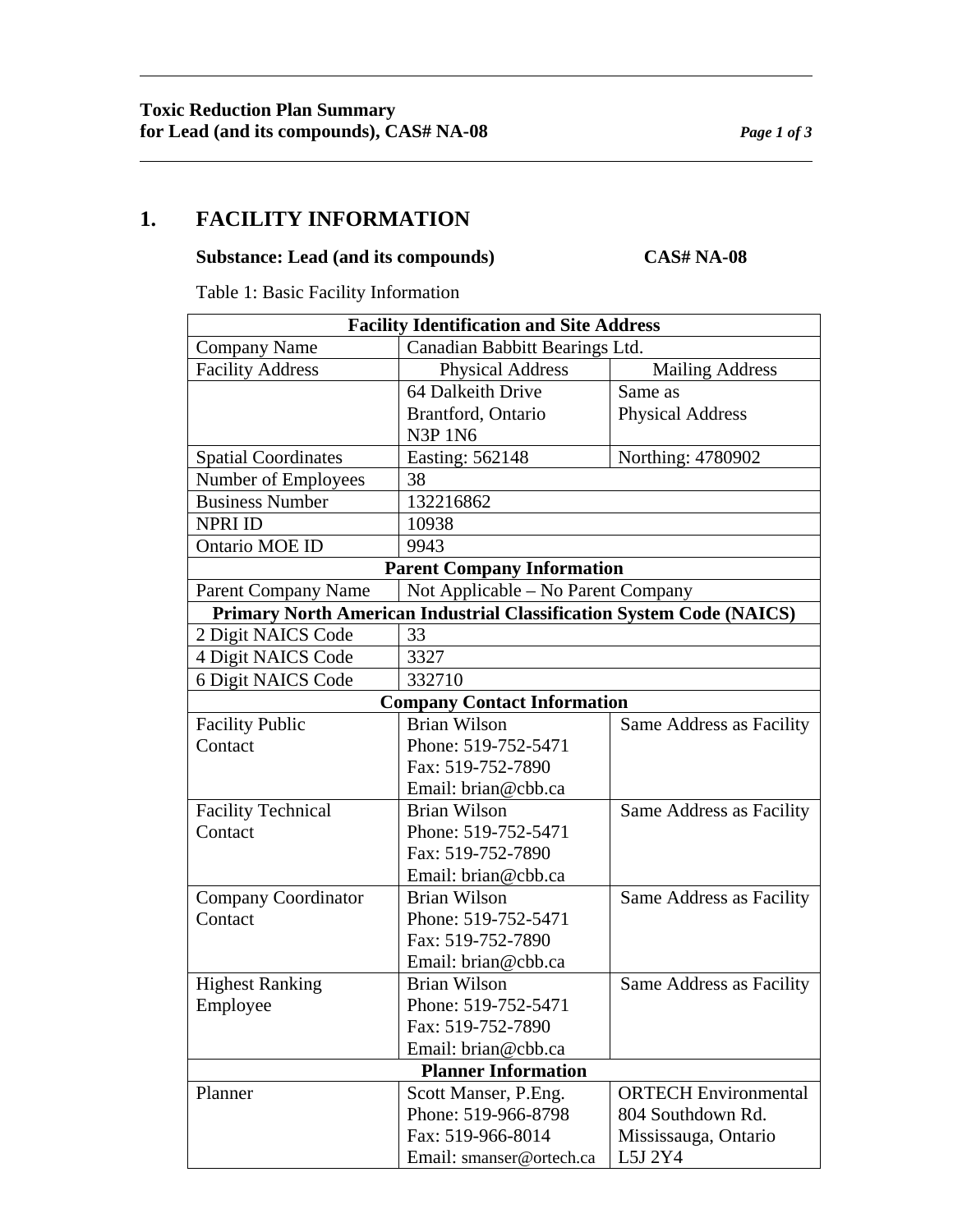# **2. STATEMENT OF INTENT AND OBJECTIVE**

#### **Statement of Intent:**

CBB is committed to playing a leadership role in protecting the environment. Whenever feasible, CBB will reduce or eliminate the use and discharge of lead (and its compounds) in compliance with all federal and provincial regulations. CBB does not create lead (and its compounds), therefore this plan will not address reducing its creation.

#### **Objective:**

CBB will strive to eliminate the use of lead (and its compounds) at the facility. Further, this plan will determine the technical and economic feasibility of each option to determine which, if any, are viable for implementation at this time.

## **3. PROCESS DESCRIPTION**

CBB manufactures and services babbitt bearings. Babbitt alloy is deposited onto bearing casings or shells by centrifugal casting, static casting, TIG welding and metal spraying. The facility also machines both the shell surfaces and the babbitt surfaces to specific tolerances.

Lead (and its compounds) is present in the manufacture and service of babbitt bearings in the receiving stage, production stage and shipping stage. In the production stage, lead (and its compounds) is present in the Bearing Process which involves the following activities:

- Babbitt melting;
- Casting; and
- Machining.

Lead is not present in the Metal Casing Process in the production stage.

## **4. REDUCTION OPTIONS TO BE IMPLEMENTED**

CBB was unable to identify an option to reduce the use of lead (and its compounds) that was both technically and economically feasible. Therefore, CBB will not be implementing any options at this time.

CBB will continue to investigate options to reduce the use of lead (and its compounds). If any options are identified in the future CBB will perform a technical and economical feasibility analysis to determine if the option can be implemented.